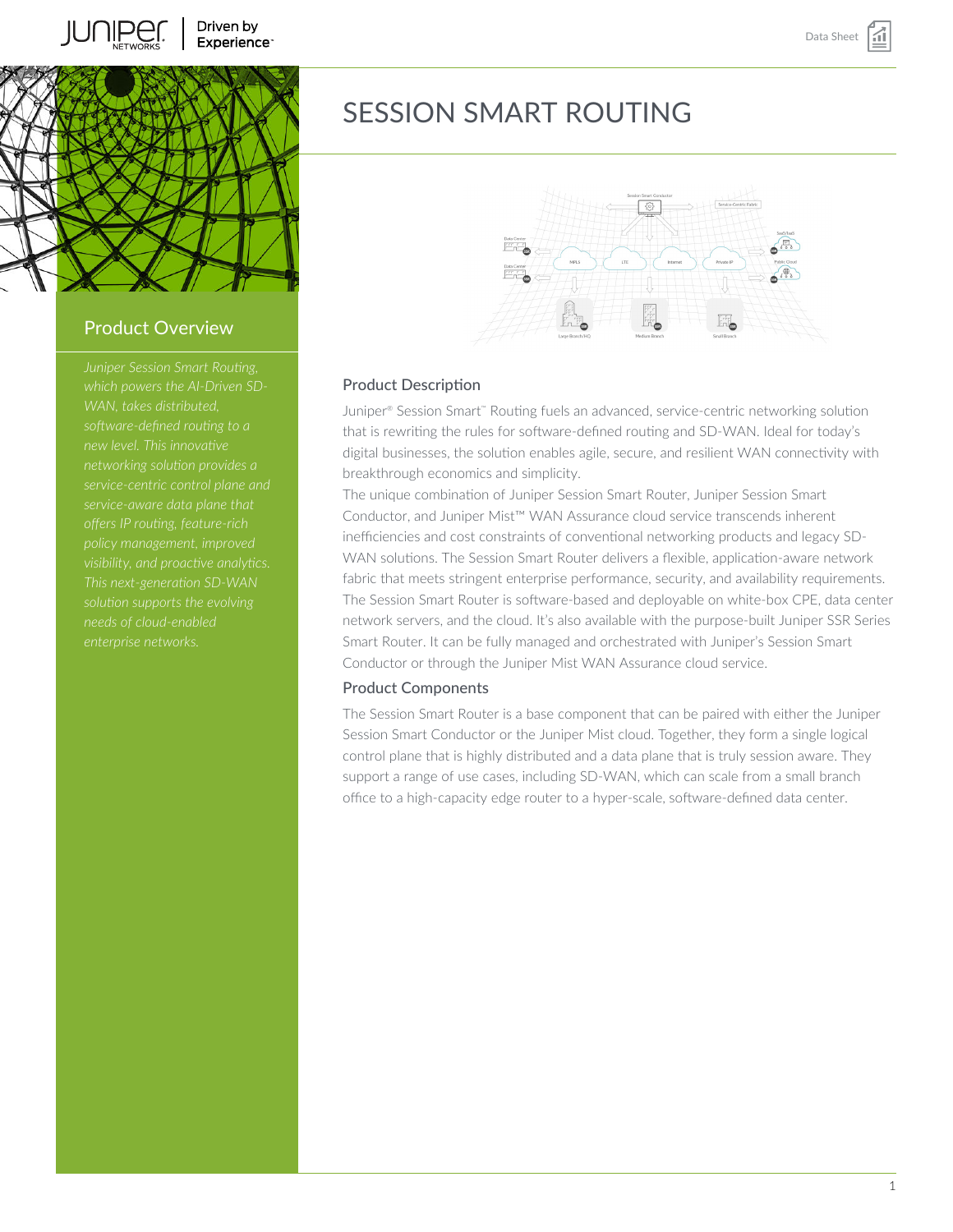#### Session Smart Router

The Session Smart Router combines a service-centric control plane and a session-aware data plane to offer IP routing, feature-rich policy management, improved visibility, and proactive analytics. Session Smart Router also provides native zero trust security, leveraging hyper-segmentation. It includes several security features.

- Service-centric, tenant-based security architecture: The unique design enables the Session Smart Router to understand sessions and perform vital business operations.
- Zero trust security: The Session Smart Router follows the principle of "deny-by-default," which uses a series of checkpoints to validate legitimate network traffic.
- Next-generation firewall capabilities: The Session Smart Router provides network firewall functionality and can be servicefunction chained with Juniper Networks® SRX Series Services Gateways for next-generation firewall capabilities. Additionally, the following capabilities are available as add-on options for the SSR Series routers:
	- Intrusion Detection System/Intrusion Prevention System (IDS/IDP)
	- URL filter
- Security at its core: The advanced design of the Session Smart Router replaces the traditional routing plane with one built for security from the ground up.

#### Session Smart Conductor

The Session Smart Conductor is a centralized management and policy engine that provides orchestration, administration, zerotouch provisioning (ZTP), monitoring, and analytics for distributed Session Smart Routers—while maintaining a network-wide, multitenant service, and policy data model. Session Smart Conductor features multiple, flexible deployment models, from on-premises to private or public cloud.

#### Juniper Mist™ WAN Assurance and AI-Driven Operations

Alternatively, Session Smart Routers can be operated and orchestrated through the Juniper Mist cloud. Mist AI delivers unprecedented automation using a combination of artificial intelligence, machine learning algorithms, and data sciences techniques to save time, maximize IT productivity, and deliver the best experience to digital users.

Juniper Mist WAN Assurance is built on the Mist AI cloud and delivers full life cycle management and operations, including AIdriven insights, anomaly detection, and root cause identification that focuses on end users' experience. For day-0 and day-1 operations, WAN Assurance also provides orchestration, administration, and ZTP for Session Smart Routers. See the [WAN](https://www.juniper.net/content/dam/www/assets/datasheets/us/en/cloud-services/mist-wan-assurance-overview.pdf) [Assurance datasheet](https://www.juniper.net/content/dam/www/assets/datasheets/us/en/cloud-services/mist-wan-assurance-overview.pdf) for more information.

| Category                              | <b>Features</b>                                                                                                                                                                                                                                                                                                                                           |
|---------------------------------------|-----------------------------------------------------------------------------------------------------------------------------------------------------------------------------------------------------------------------------------------------------------------------------------------------------------------------------------------------------------|
| System and<br><b>Network Services</b> | SNAT/DNAT, Destination NAPT, Shared NAT pool, IPv4/IPv6, DHCP<br>client, DHCP relay, DHCP server, DHCP server extensions, DHCPv6<br>PD, DNS client, PPPoE, Proxy ARP, NAT traversal, BFD, Inline flow<br>performance monitoring, Extended firewall Pinhole, Path MTU<br>discovery, MSS auto adjust, DSCP based service identification for<br><b>IPsec</b> |
| <b>Advanced Services</b>              | Secure Vector Routing (SVR), Multipoint SVR, IPv6 SVR, Overlapping<br>IP service segmentation, Ethernet over SVR, Application identification                                                                                                                                                                                                              |
| Routing                               | Service based routing, Static routing, BGPv4, BGP Multi-Path, BGP<br>Route Reflector, BGP Graceful Restart, BGP over SVR, BGP route<br>map, BGP prefix list, OSPFv2, BGP VRF, OSPF VRF, Services and<br>Topology Exchange Protocol (STEP)                                                                                                                 |
| <b>Traffic Engineering</b>            | Traffic scheduling and shaping, Flow Policing and Shaping, Packet<br>marking (DiffServ). Service rate limiting                                                                                                                                                                                                                                            |
| <b>Network Firewall</b>               | Distributed stateful firewall. Distributed and automated access control.<br>Fine-grained segmentation/tenancy, ICSA network firewall certified,<br>ICMP blackhole                                                                                                                                                                                         |
| Application<br>Identification         | HTTP/S domain based identification, O365 identification, DNS based<br>identification, Application categorization                                                                                                                                                                                                                                          |
| Analytics                             | Session metrics, network metrics, LTE metrics, peer path SLA, MOS<br>score, session analytics, SSL/TLS metrics, session IPFIX records                                                                                                                                                                                                                     |
| <b>Session Encryption</b>             | Session Payload Encryption (AES-256, AES-128), Session/Route<br>Authentication (HMAC-SHA1, HMAC-SHA256, HMAC-<br>SHA-256-128), Adaptive encryption, Rekeying, FIPS 140-2 Validated,<br>Enhanced Replay Attack protection, Transport-based encryption                                                                                                      |
| Session<br>Management                 | Path selection, (SLA, MoS, average latency), Load balancing using<br>proportional and hunt, session migration, session duplication, session<br>duplication for non-SVR, session duplication for inter-node links, MOS<br>for VoIP, Path of last resort, session optimization, session reliability,<br>service health learning, service route redundancy   |
| Monitoring                            | Monitoring agent, SNMPv2, Syslog, audit logs                                                                                                                                                                                                                                                                                                              |
| Management and<br>Remote access       | GUI, CLI, REST, Remote access over SVR (LTE), Upgrade rollback, Zero<br>Touch Provisioning, Remote service packet capture, User-defined<br>configuration templates, Role based access control                                                                                                                                                             |
| <b>AAA</b>                            | Local registry, LDAP                                                                                                                                                                                                                                                                                                                                      |
| Interface options                     | Ethernet, LTE Support including Dual LTE and Dual SIM, T1                                                                                                                                                                                                                                                                                                 |
| <b>Platforms</b>                      | Bare metal x86 server, KVM, VMWare ESXi, OpenStack, AWS, Azure,<br>Google Cloud                                                                                                                                                                                                                                                                           |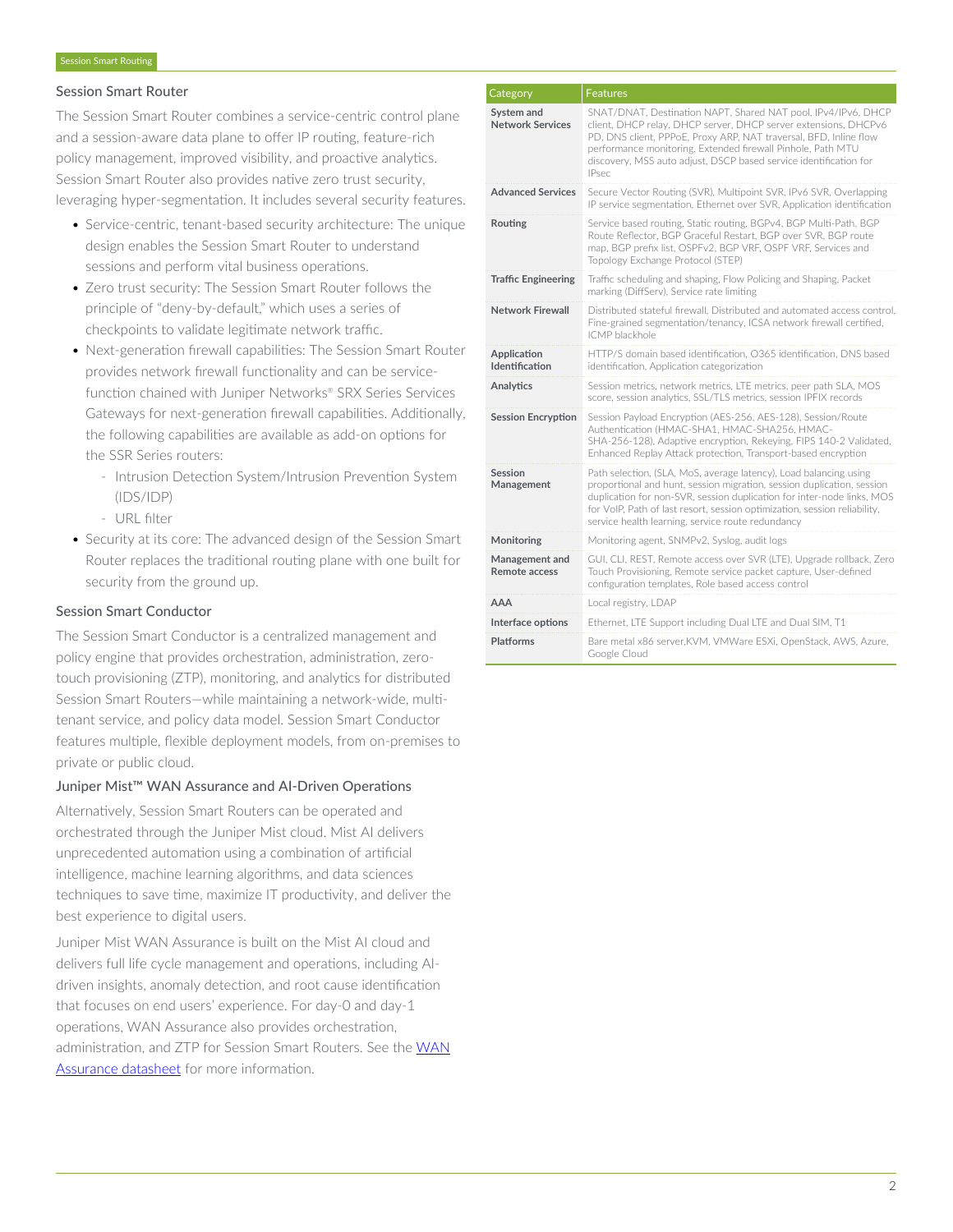#### Platform Options for the Session Smart Router

### SSR Series Session Smart Router

The SSR Series of appliances provide the hardware foundation for the Juniper AI-Driven SD-WAN solution. The SSR100 line includes small and medium branch platforms to support SD-WAN to distributed locations.

For more information see the **SSR Series datasheet**.

|        |        | $\Box$ Deployment   Throughput   Encrypted Throughput   Description |                                                                                                                                        |
|--------|--------|---------------------------------------------------------------------|----------------------------------------------------------------------------------------------------------------------------------------|
| SSR120 | 2 Gbps | 1 Gbps                                                              | Small branch. Hardware only (120GB SSD, 2x1GbE combo RJ45/SFP, 4x1GbE RJ45) with or without LTE. TAA-compliant option for<br>federal.  |
| SSR130 | 2 Gbps | $1.5$ Gbps                                                          | Medium branch. Hardware only (120GB SSD, 2x1GbE combo RJ45/SFP, 6x1GbE RJ45) with or without LTE. TAA-compliant option for<br>federal. |

#### Juniper Certified White Box Platforms

Juniper Networks publishes a list of platforms that are certified to run the Session Smart Router. Additional information can be found at [docs.128technology.com/docs/about\\_certified\\_platforms](https://docs.128technology.com/docs/about_certified_platforms/).

|            |             | Recommended hardware |
|------------|-------------|----------------------|
| Bare metal | 1-2 Gbps    | 4C ATOM/8GB RAM      |
|            | 2-4 Gbps    | 8C ATOM/16GB RAM     |
|            | 10-20 Ghns  | 8C XEON/32GB RAM     |
|            | 10-20 Ghns  | 12C XFON/128GB RAM   |
|            | 80-100 Gbps | 22C XFON/256GB RAM   |

#### Juniper NFX Series Network Services Platforms

The Session Smart Router can run as a virtual network function (VNF) using VirtIO and SRIOV network virtualization technologies on the following NFX Series platforms:

|                |        |             |             | Encrypted Throughput |
|----------------|--------|-------------|-------------|----------------------|
| <b>NFX 150</b> | 4C VNF | VirtIO      | 1170 Mb/s   | $200$ Mb/s           |
|                | 4C VNF | RIOV        | $1800$ Mb/s | $210$ Mb/s           |
| <b>NFX 250</b> | 4C VNF | <b>RIOV</b> | 4000 Mb/s   | 370 Mb/s             |
| NFX 350        | 4C VNF | RIOV        | 4500 Mb/s   | 460 Mb/s             |
|                | 8C VNF |             | +500 Mb/s   | 710 Mb/s             |

#### Public Cloud Providers

The Session Smart Router can run as an instance on Amazon Web Services (AWS) and Microsoft Azure.

#### Platform Options for the Session Smart Conductor

#### Juniper Certified White-Box Platforms

The Session Smart Conductor can run on bare metal. The recommended hardware sizing depends on the number of Session Smart Routers managed by the Session Smart Conductor.

|            | Number of Managed Routers | Recommended hardware |
|------------|---------------------------|----------------------|
| Bare Metal | $1 - 20$                  | 2C XFON/8GB RAM      |
|            | $20 - 50$                 | 4C XEON/8GB RAM      |
|            | 50-200                    | 8C XEON/16GB RAM     |
|            | 200-1000                  | 12C XFON/32GB RAM    |
|            | <u>MN-2000 - </u>         | 16C XFON/64GB RAM    |

The Session Smart Conductor can run on all major public cloud providers: AWS, Google Cloud, and Azure.